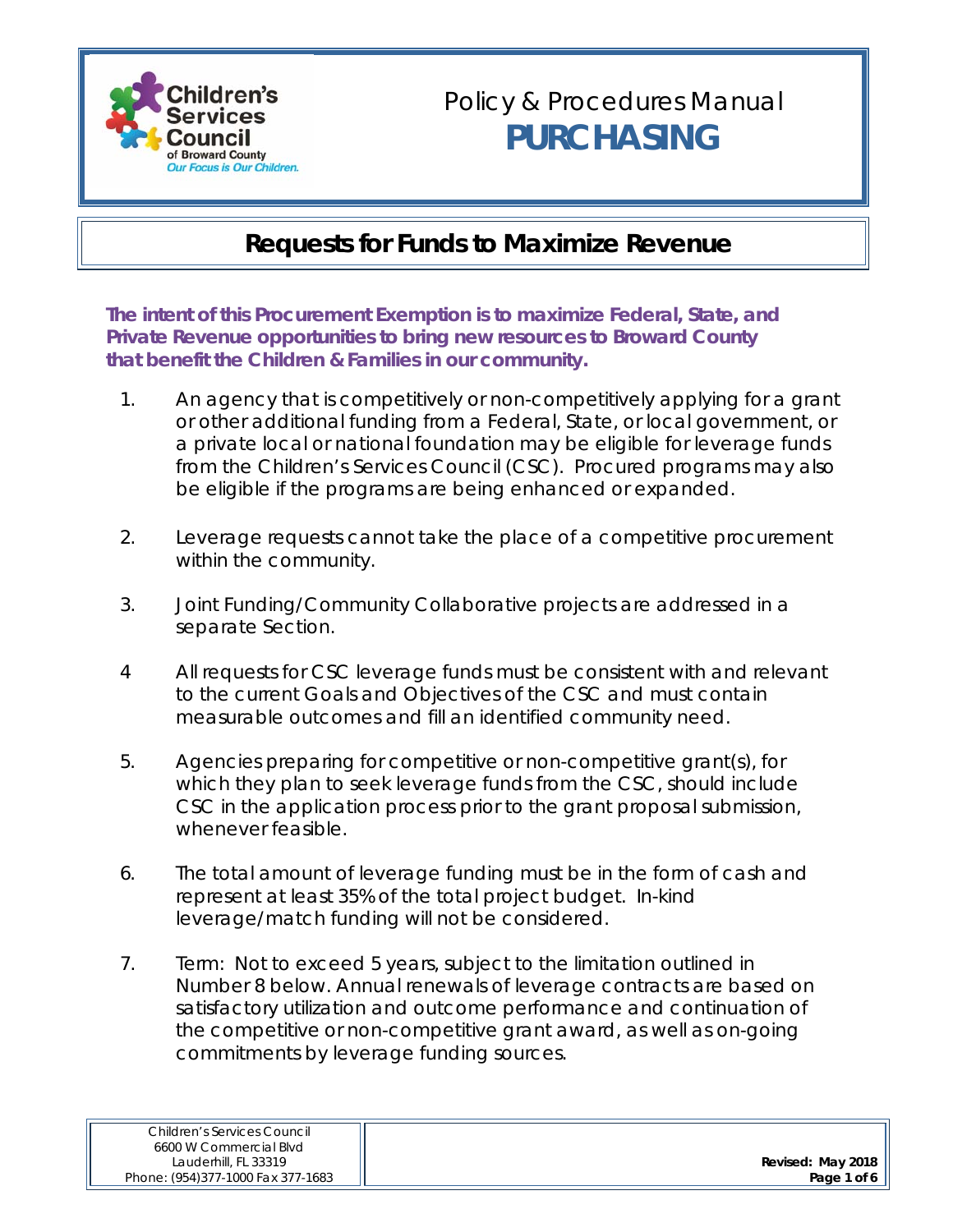

- 8. If during the term of this leverage, a CSC competitive procurement is released for which this program is eligible to be funded, the Agency must submit an application. If the Agency does not submit an application or is not recommended for funding, then the Agency's leverage program would end at the natural end of the program, i.e., school based programs would wrap up at the end of summer and other programs would finish at the CSC fiscal year end. Exceptions to a premature end may include commitments to an external 3rd party where match is involved
- 9. All competitive and non-competitive leverage funding requests must be submitted in a format that address the issues in the rating tool matrix (see the Rating Tool at the end of this Policy) and include supporting documentation. Supporting materials, including the budget summary and proposed outcome measures, shall be submitted in the Council's prescribed format, are subject to Council negotiation and approval; and must be submitted for CSC review 30 days prior to the next regular Program Planning Committee or Council meeting at which it will be considered.
- 10. Agencies requesting funds from CSC must submit a copy of the most recent financial statements audit completed by an independent Florida Certified Public Accountant (CPA), including single audit and management reports if applicable and demonstrate fiscal solvency, utilizing CSC's financial viability test based on audited financial statements and compiled financial statements for smaller agencies.
- 11. Agencies must provide CSC with documentation verifying the total leverage funding commitment as soon as it becomes available and CSC will in turn verify actual receipt of committed funds throughout the project. Leverage funds not actually received may result in a CSC funding reduction and/or the return of funds previously disbursed.
- 12. Agencies must provide CSC with copies of competitive or noncompetitive grant related correspondence, proposed budget, and other related materials; and ongoing information on the status of the proposal on a regular basis until the application is either funded or denied.

|                   | Children's Services Council       |
|-------------------|-----------------------------------|
|                   | 6600 W Commercial Blvd            |
| Revised: May 2018 | Lauderhill, FL 33319              |
| Page 2 of 6       | Phone: (954)377-1000 Fax 377-1683 |
|                   |                                   |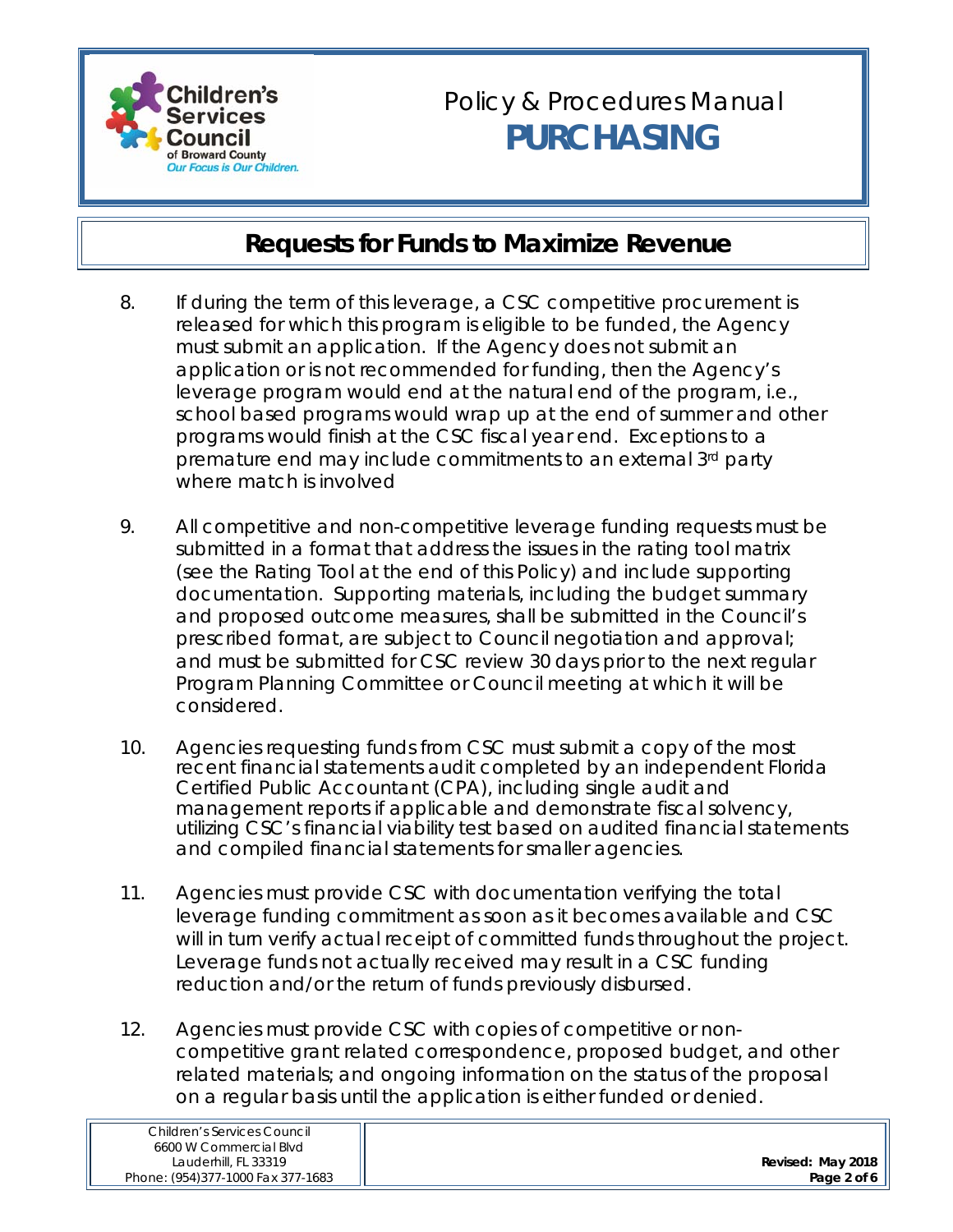

- 13. CSC funding shall not exceed 65% of the total project budget. This must be a cash award, not in-kind.
- 14. Distribution of CSC leverage funds must be in accordance with a CSCapproved contract including a Scope of Work, expected outcomes and payment/deliverable schedule.
- 15. Once the Award is established, the agency must comply with all of CSC's financial and administrative requirements and guidelines in compliance with the Contract.
- 16. CSC shall monitor the agency's programmatic, administrative and outcome based performance as well as the utilization of leverage funds.
- 17. Contracts for leveraged funds shall comply with CSC data reporting and all other contract requirements.
- 18. Program DesignIf applying for a service category previously funded under a CSC Procurement, programs must:
	- a. Meet the same requirements as specified in the Procurement for similar services, and provide comparable, quality services.
	- b. Utilize, Evidence-Based Best Practice service models, when applicable, with service strategies to ensure fidelity throughout replication and implementation.
	- c. Demonstrate a positive Agency service delivery history.
	- d. Demonstrate a positive Agency administrative and utilization history.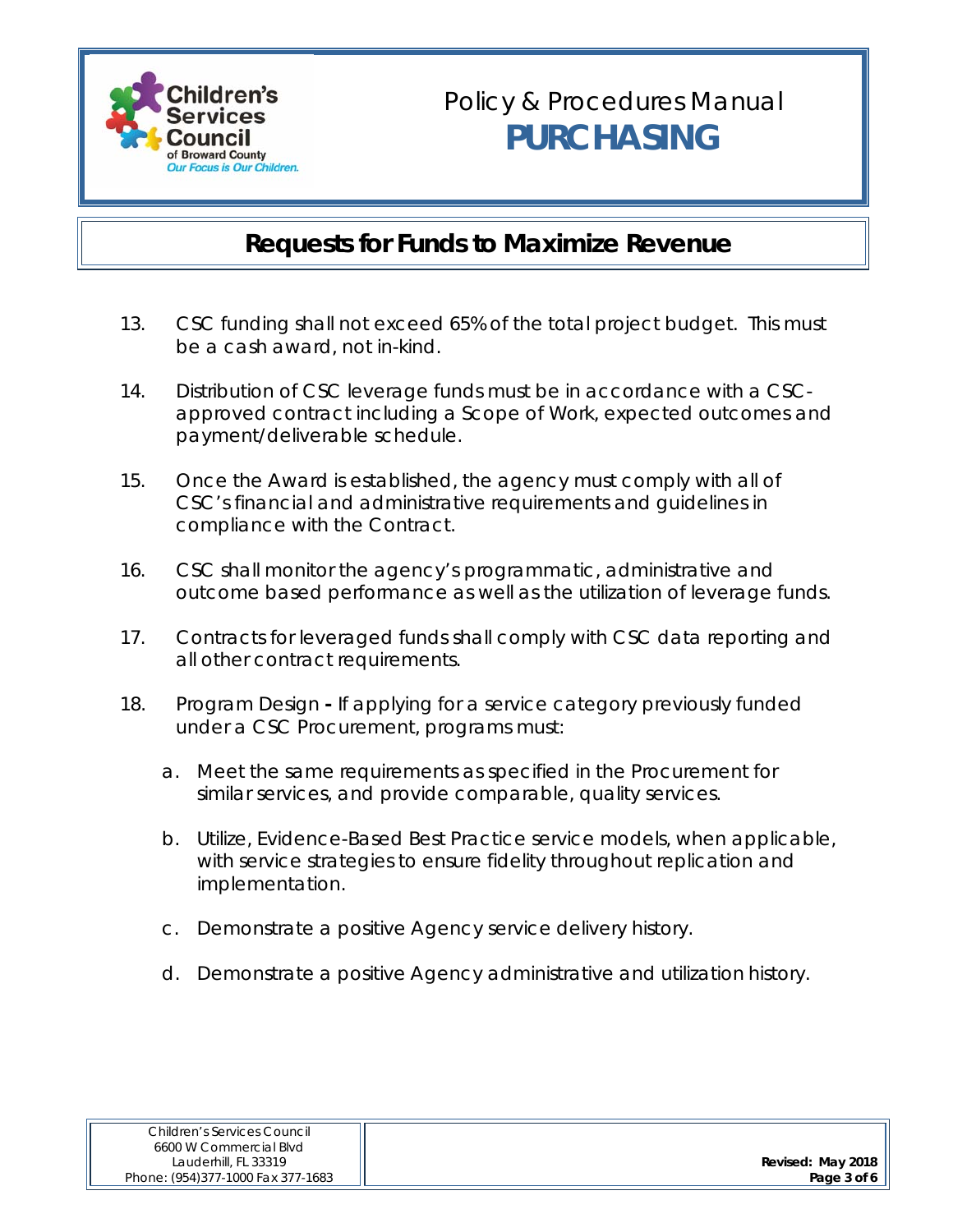

|                                                                                                                                                                                                                                                                                                                                                                                                                                                                                                                                                                                                                                                                                            |     | No | Rating    |              |            |          |
|--------------------------------------------------------------------------------------------------------------------------------------------------------------------------------------------------------------------------------------------------------------------------------------------------------------------------------------------------------------------------------------------------------------------------------------------------------------------------------------------------------------------------------------------------------------------------------------------------------------------------------------------------------------------------------------------|-----|----|-----------|--------------|------------|----------|
| <b>Proposal meets the following</b><br><b>Leverage Funding</b><br>Requirements:                                                                                                                                                                                                                                                                                                                                                                                                                                                                                                                                                                                                            | Yes |    | 1.Minimal | 2.Sufficient | 3. Highest | Comments |
| Proposer is applying for a grant or other<br>additional funding from a Federal State<br>or local government, or private local or<br>national foundation.                                                                                                                                                                                                                                                                                                                                                                                                                                                                                                                                   |     |    |           |              |            |          |
| The total amount of leverage funding to<br>be provided is in cash (not in-kind) and<br>represents at least 35% of the total<br>project budget. Leverage commitment is<br>documented in writing.                                                                                                                                                                                                                                                                                                                                                                                                                                                                                            |     |    |           |              |            |          |
| Proposal is consistent with and relevant<br>to the current goals of the CSC and fills<br>an identified community need.                                                                                                                                                                                                                                                                                                                                                                                                                                                                                                                                                                     |     |    |           |              |            |          |
| Proposal contains the most recent<br>financial statement audit completed by<br>an independent Florida CPA, including<br>single audit and management reports,<br>as applicable; and demonstrates fiscal<br>solvency pursuant to the CSC Fiscal<br>Viability Test. The most current audit is<br>defined as an audit that covers the<br>agency's latest fiscal year end. This<br>audit should be completed and available<br>within 120 days from the date of the<br>agency's fiscal year end. Thus, if the<br>Leverage Request is submitted on April<br>30, 20X4, the most current audited<br>financial statements would be from the<br>fiscal year that ended prior to December<br>31, 20X3. |     |    |           |              |            |          |

| Children's Services Council       |                   |
|-----------------------------------|-------------------|
| 6600 W Commercial Blvd            |                   |
| Lauderhill, FL 33319              | Revised: May 2018 |
| Phone: (954)377-1000 Fax 377-1683 | Page 4 of 6       |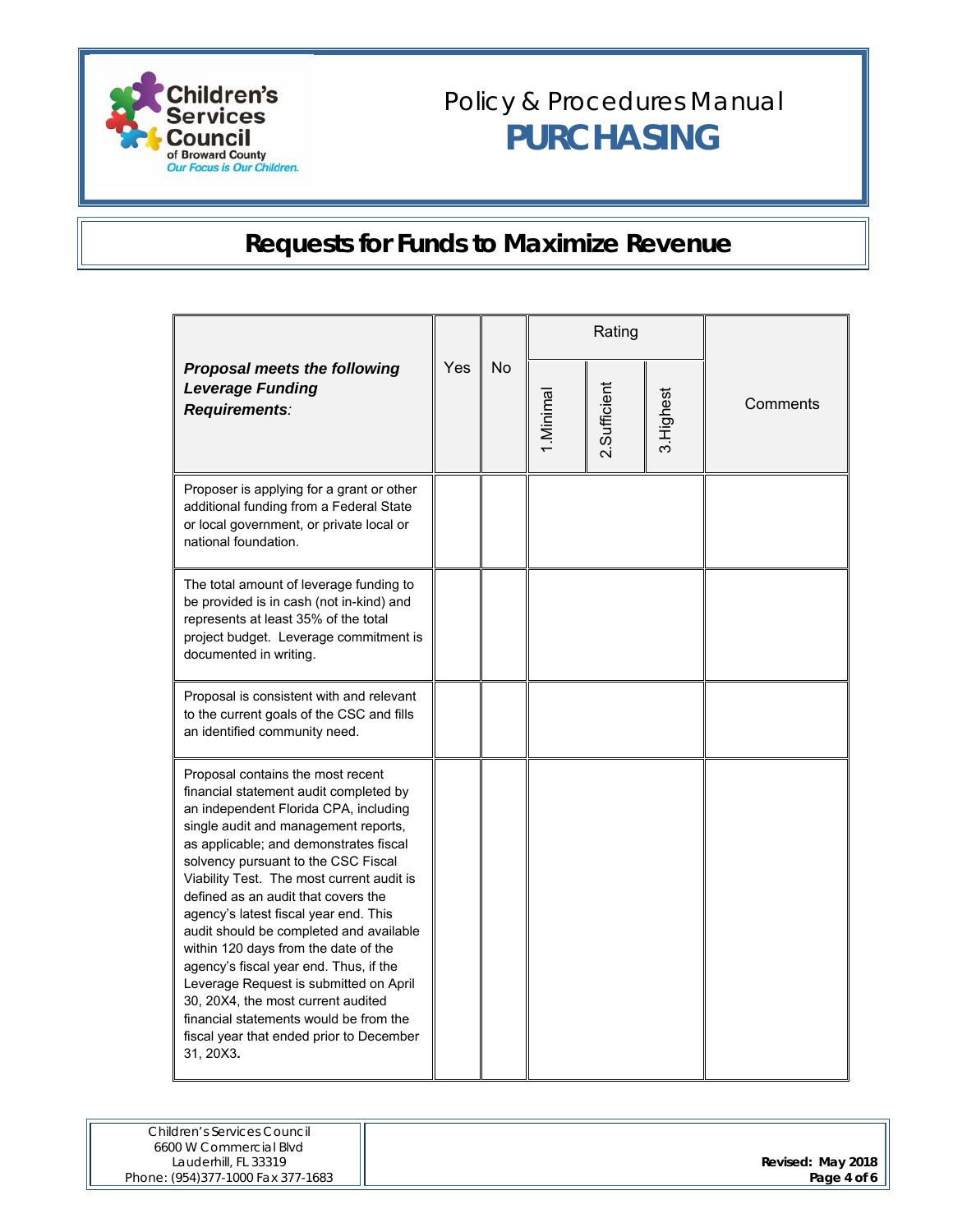

| Program design and strategies appear<br>to meet the needs of the target<br>population. The response indicates a<br>good understanding of how to implement<br>best and/or promising practices that<br>align with the selected service area.                                                                                                                                                                   |  |  |
|--------------------------------------------------------------------------------------------------------------------------------------------------------------------------------------------------------------------------------------------------------------------------------------------------------------------------------------------------------------------------------------------------------------|--|--|
| Target population to be served is fairly<br>well defined and the needs of this<br>population are adequately described and<br>culturally competent. The numbers of<br>youth appear realistic and some referral<br>sources are identified.                                                                                                                                                                     |  |  |
| Program service components appear to<br>meet the needs of the target population.<br>The manner in which services will be<br>provided is addressed. Service locations<br>and hours of operation are well-planned<br>and appear convenient for the<br>population to be served.                                                                                                                                 |  |  |
| Collaborative and inter-agency<br>partnerships and knowledge of<br>resources are appropriate, clearly<br>defined, and appear to ensure that<br>comprehensive services from multiple<br>sources would be provided. The<br>response reflects in depth participation<br>in local strategic planning efforts. There<br>is significant prior involvement in the<br>system of care for the selected<br>population. |  |  |
| Staff positions are clearly described, and<br>education and experience appear<br>reasonable for job duties. The number of<br>professional staff is sufficient for the<br>number of participants to be served.                                                                                                                                                                                                |  |  |